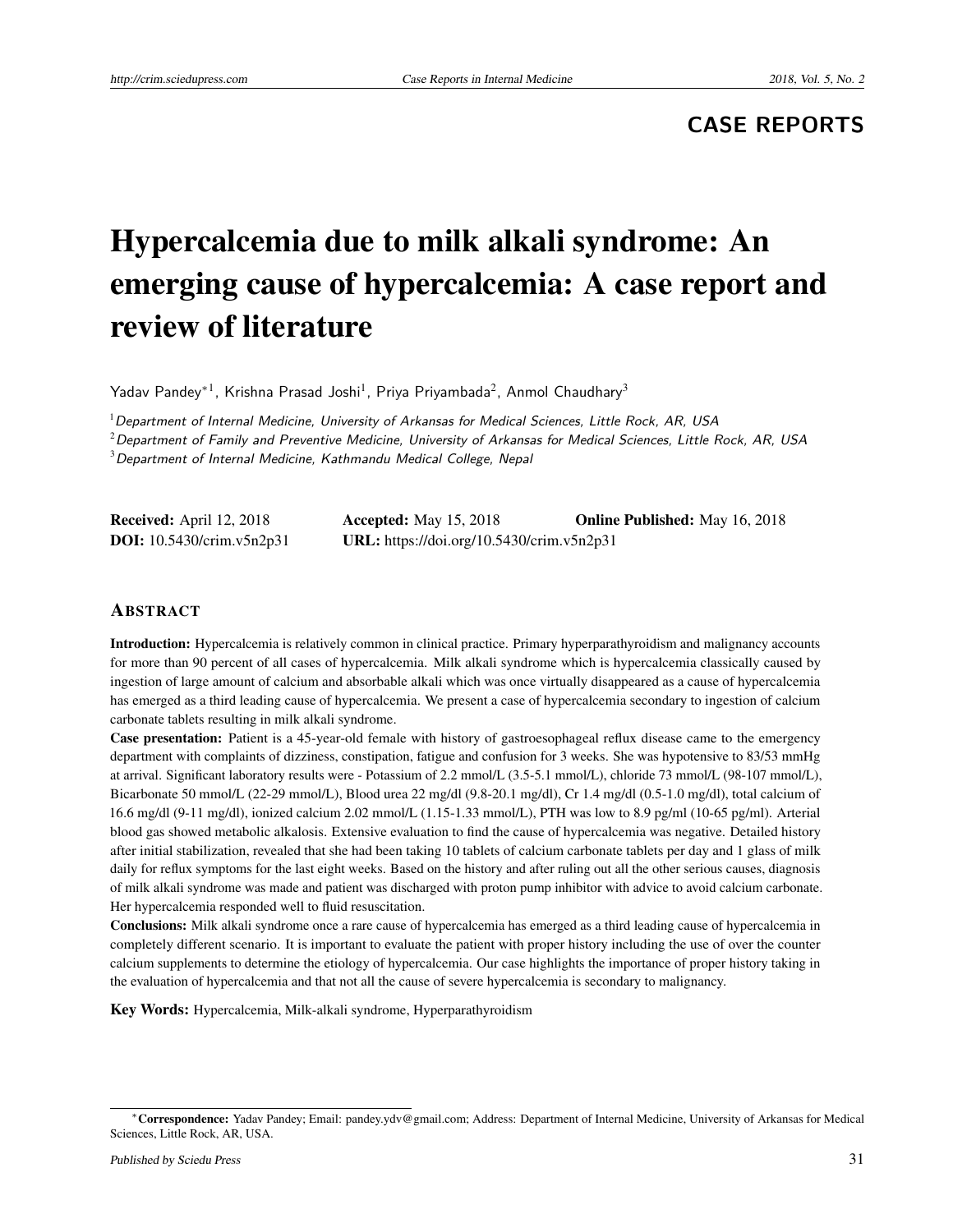# 1. INTRODUCTION

Hypercalcemia is relatively common in clinical practice. Primary hyperparathyroidism and malignancy accounts for more than 90 percent of all cases of hypercalcemia.<sup>[\[1](#page-3-0)[–3\]](#page-3-1)</sup> Milk alkali syndrome which is hypercalcemia classically caused by ingestion of large amount of calcium and absorbable alkali which was once virtually disappeared as a cause of hypercalcemia has emerged as a third leading cause of hypercalcemia. $[4, 5]$  $[4, 5]$  $[4, 5]$  We present a case of hypercalcemia secondary to ingestion of calcium carbonate tablets resulting in milk alkali syndrome.

# 2. CASE PRESENTATION

Patient is a 45-year-old female with history of gastroesophageal reflux disease came to the emergency department with complaints of dizziness for 3 weeks. History was positive for constipation, fatigue and confusion. She reported loss of appetite and nausea with occasional vomiting for 1 week. She also reported increased frequency of urination and felt like she is dehydrated. She denied any fever, headache, cough, chest pain or shortness of breath. Exam was positive for mild confusion but cardiovascular, respiratory and abdominal examinations were normal. She was hypotensive to 83/53 mmHg at arrival which got better after intravenous fluid boluses. Laboratory results showed normal blood counts. Basic metabolic panel showed sodium 137 mmol/L (136-145 mmol/L), Potassium of 2.2 mmol/L ( 3.5-5.1 mmol/L), chloride 73 mmol/L (98-107 mmol/L), Bicarbonate 50 mmol/L (22-29 mmol/L), Blood urea 22 mg/dl (9.8-20.1 mg/dl), Cr 1.4 mg/dl (0.5-1.0 mg/dl), total calcium of 16.6 mg/dl (9-11 mg/dl), ionized calcium 2.02 mmol/L (1.15-1.33 mmol/L), serum albumin was 4.4 g/dl (3.5-5.5 g/dl), Mg 1.3 mg/dl (1.7-2.2 mg/dl), Phosphorus 2.4 mg/dl (2.5-4.5 mg/dl), blood sugar 94 mg/dl. Lactate was 0.9 mmol/L, Arterial blood gas showed metabolic alkalosis with PH of 7.67, PCO<sub>2</sub> 49, PO<sub>2</sub> 101 with  $HCO<sub>3</sub>$ 56.5. For evaluation of hypercalcemia, PTH was measured and was found to be low to 8.9 pg/ml (10-65 pg/ml). TSH was normal. Urine drug screen was negative. PTH related peptide (PTHrP) was normal to 0.5 pg/ml. 24-hydroxy vitamin D was low to 24.5. 1,25 dihydroxy vitamin D was low to < 5. CT head done for confusion was negative for acute intracranial lesions and CT chest showed no suspicion of lung mass or sarcoidosis. Serum electrophoresis for light chains was negative. She was initially treated with fluid resuscitation and diuretics after stabilization of blood pressure. Detailed history after initial stabilization, revealed that she had been taking 10 tablets of calcium carbonate tablets per day and 1 glass of milk daily for reflux symptoms for last eight weeks as she was told by a friend that over the counter

calcium carbonate is safe and effective for reflux symptoms. Patient was not following anyone as her primary care physician and was not aware of any abnormal labs values. Based on the history and after ruling out all the other serious causes, diagnosis of milk alkali syndrome was made and patient was discharged with proton pump inhibitor with advice to avoid calcium carbonate. Her hypercalcemia responded well to fluid resuscitation.

### 3. DISCUSSION

Malignancy and primary hypoparathyroidism are the two major causes of hypercalcemia.<sup>[\[4\]](#page-3-2)</sup> It is often not difficult to differentiate between these two, as malignancy is often evident by the time it causes hypercalcemia. Calcium level in malignancy is much higher than in primary hypoparathyroidism. Malignancy is the most common cause of hypercalcemia in the inpatient setting occurring in the patients with both solid tumors and hematologic malignancies.<sup>[\[6\]](#page-3-4)</sup> There are 3 major mechanisms for hypercalcemia of malignancy – production of parathyroid hormone related protein (PTHrP), osteolytic metastasis resulting in release of cytokines locally and production of calcitriol by tumor cells.<sup>[\[7\]](#page-3-5)</sup> In primary hyperparathyroidism patient, often present with asymptomatic hypercalcemia and elevated calcium as an incidental finding.[\[8\]](#page-3-6) Hypercalcemia in primary hyperparathyroidism is due to parathyroid hormone-mediated activation of osteoclast leading to bone resorption.

Milk alkali syndrome consisting of a classic triad of hypercalcemia, metabolic alkalosis and acute kidney injury has emerged as a third common cause of hypercalcemia.<sup>[\[4\]](#page-3-2)</sup> Historically, milk alkali syndrome was caused by the use of milk and sodium bicarbonate for the treatment of peptic ulcer dis-ease.<sup>[\[9,](#page-3-7) [10\]](#page-3-8)</sup> The occurrence of milk-alkali syndrome had dramatically reduced with the use of more effective non-alkali therapies for peptic ulcer disease like proton pump inhibitors and H2 blockers.[\[11\]](#page-3-9) However, recently the incidence has increased secondary to the use of calcium carbonate to minimize secondary hyperphosphatemia in patients with chronic kidney disease and use of calcium therapy for prevention as well as treatment of osteoporosis.<sup>[\[4,](#page-3-2) [5\]](#page-3-3)</sup> In addition, due to the easy availability of the over the counter calcium containing antacids, incidence of calcium alkali syndrome has increased. Due to change in cause and epidemiology over time, many authors prefer to use the terminology calcium-alkali syn-drome instead of milk-alkali syndrome.<sup>[\[12\]](#page-3-10)</sup> Currently, almost 12% of the hypercalcemia is contributed to milk-alkali syn-drome.<sup>[\[5\]](#page-3-3)</sup>

Although milk alkali syndrome is caused by ingestion of calcium with absorbable alkali, only few patients taking large amount of calcium carbonate develop sustained hyper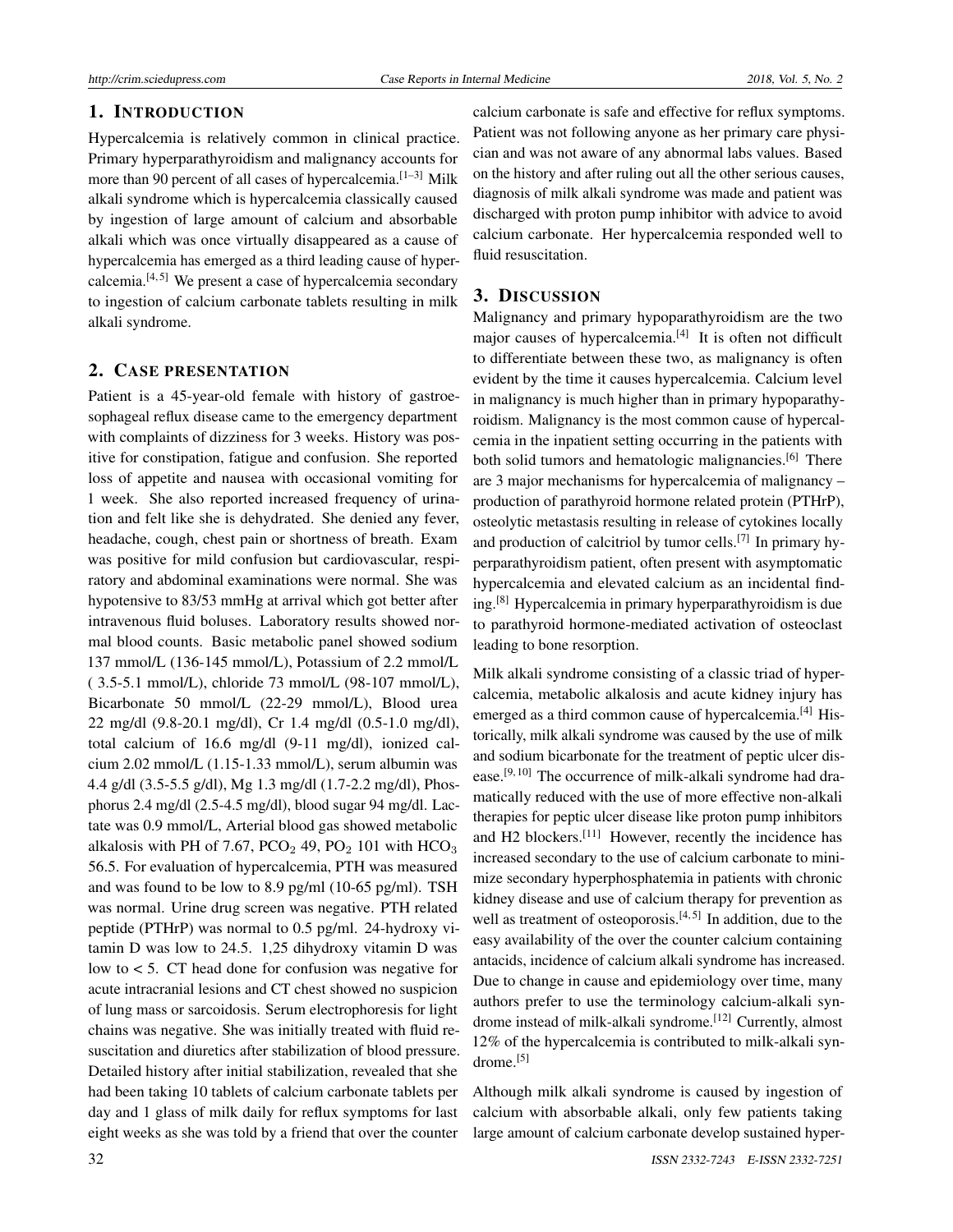calcemia and metabolic alkalosis with kidney injury.[\[9,](#page-3-7) [13\]](#page-3-11) Various mechanisms play important role to prevent hypercalcemia in patients with excessive intake. Reduced calcium absorption due to suppressed vitamin  $D^{[14]}$  $D^{[14]}$  $D^{[14]}$  and buffering of excess calcium by bone<sup>[\[15\]](#page-3-13)</sup> are the important ones. It is unclear why only some individuals are affected by excessive intake. Such individuals tend to have increased absorption and failure in suppression of calcitriol in response to hypercalcemia.[\[16\]](#page-3-14) Age plays an important role; older individuals tend have a reduced bone-buffering capacity which put them at higher risk for hypercalcemia.<sup>[\[17\]](#page-3-15)</sup> Hypercalcemia in milk alkali syndrome tends to maintain itself by volume depletion by diuresis and natriuresis; decreased GFR leading to decreased filtration of calcium via kidney and increased renal

reabsorption of calcium due to metabolic alkalosis<sup>[\[18\]](#page-3-16)</sup> (see Figure 1). Historically, milk alkali syndrome seen during the treatment of peptic ulcer with Sippy regimen caused hyperphosphatemia due to ingestion of phosphorus rich milk. However, ingestion of calcium carbonate without milk for treatment of osteoporosis or self-treatment of dyspepsia with cause low to normal hypophosphatemia due phosphate binding property of calcium carbonate and absence of phosphate loading.<sup>[\[4,](#page-3-2) [18\]](#page-3-16)</sup> Hypophosphatemia is more common in elderly patient probably secondary to reduced ingestion of dietary phosphorus.<sup>[\[19\]](#page-3-17)</sup> Interestingly in our case, patient was taking one glass of milk every day which might have prevented her from developing severe hypophosphatemia.



Figure 1. Mechanism showing generation and maintenance of hypercalcemia in milk alkali syndrome<sup>[\[18\]](#page-3-16)</sup>

Clinical manifestation of hypercalcemia can range from asymptomatic incidental finding to obtundation and coma.[\[20\]](#page-3-18) Depending upon the level of serum calcium and chronicity, patient can present with the milder symptoms like fatigue, constipation, nausea to more severe symptoms like polyuria, polydipsia, dehydration, anorexia, muscle weakness and con-fusion.<sup>[\[20,](#page-3-18) [21\]](#page-3-19)</sup> Neuropsychiatric disturbances like depression, anxiety and cognitive dysfunction is also common in patient with chronic hypercalcemia. In rapidly progressing hypercalcemia, patient can present with more severe symptoms like lethargy, altered sensorium, stupor and coma.<sup>[\[4,](#page-3-2)[21\]](#page-3-19)</sup> Similarly, in hypercalcemia due to milk alkali syndrome, patients are often asymptomatic and abnormal lab finding of elevated calcium, alkalosis and renal dysfunction is an incidental finding. Other common lab findings are hypophosphatemia secondary to phosphate-binding property of calcium carbonate and hypomagnesemia due to hypercalcemia-induced inhibition of magnesium reabsorption by renal tubules.[\[5\]](#page-3-3) Reduced PTH level helps to distinguish the milk alkali syndrome from primary hyperparathyroidism.<sup>[\[16\]](#page-3-14)</sup>

Stopping the offending agent along with hydration with isotonic saline and furosemide is the mainstay of treatment of

milk alkali syndrome.<sup>[\[22\]](#page-3-20)</sup> In milk alkali syndrome, there is chronically suppressed PTH due to chronic hypercalcemia which is an important point to consider during treatment of hypercalcemia in milk alkali syndrome. As a result, hypocal-cemia is often common after treatment.<sup>[\[4\]](#page-3-2)</sup> For the same reason, bisphosphonates should be avoided in the treatment of hypercalcemia, which can result in prolonged suppression of serum calcium and exacerbate hypocalcemia.[\[5\]](#page-3-3)

#### 4. CONCLUSION

Milk alkali syndrome once a rare cause of hypercalcemia has emerged as a third leading cause of hypercalcemia in completely different scenario. It is important to evaluate the patient with proper history including the use of over the counter calcium supplements to determine the etiology of hypercalcemia. Use of more effective proton pump inhibitor and H2 blockers helps to reduce the risk of hypercalcemia. Our case highlights the importance of proper history taking in the evaluation of hypercalcemia and not all the cause of severe hypercalcemia is secondary to malignancy.

# CONFLICTS OF INTEREST DISCLOSURE

The authors declare no conflicts of interest.